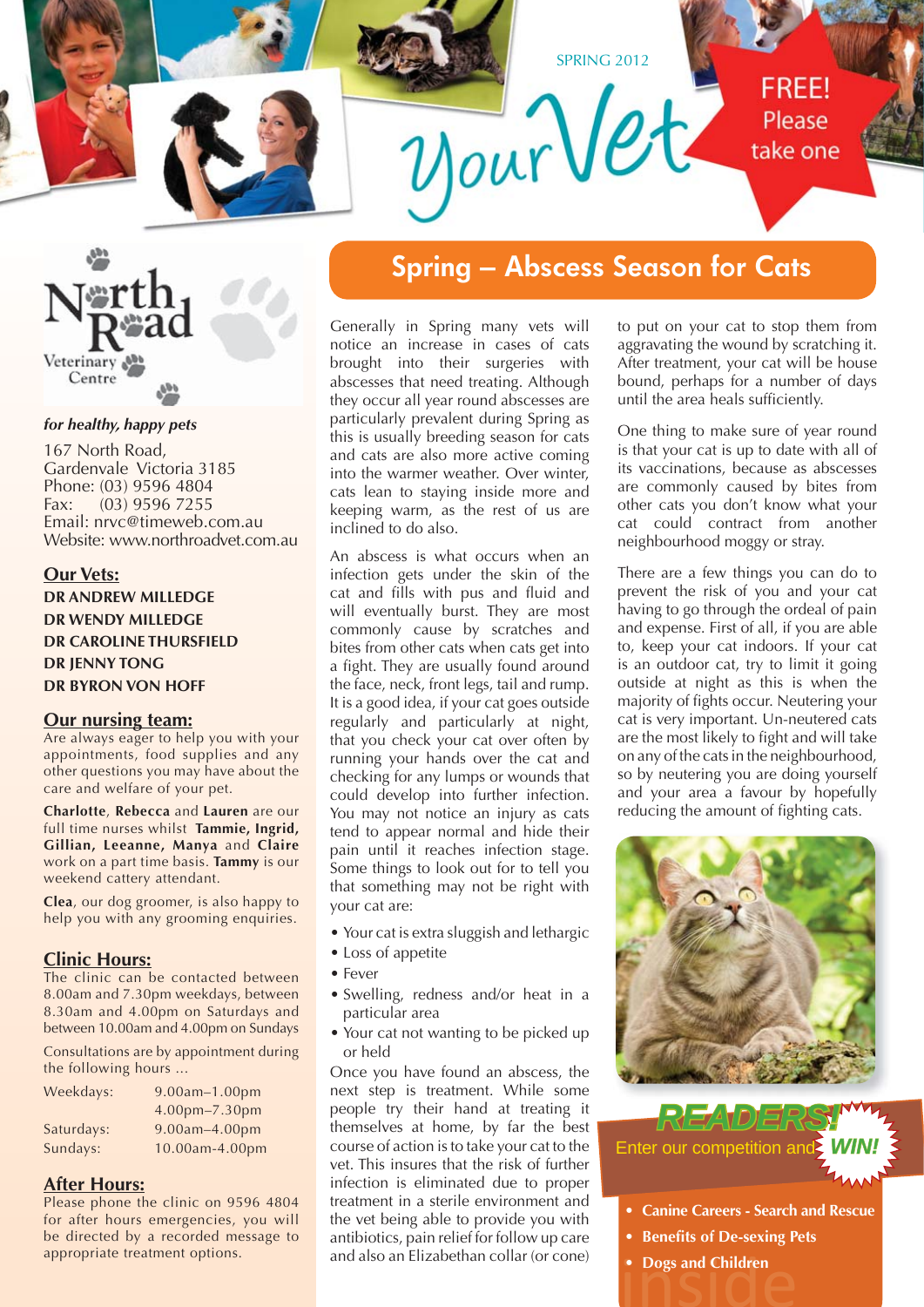

### **Canine Careers – Search and Rescue**



Dogs throughout history have been bred and kept for many different tasks and services to people. From hunting and retrieval to guarding, lap dogs and of course family companions and friends. Today we continue to use the dogs' intelligence, loyalty and willingness to please to put them to use in some very important jobs. They become part of the workforce they are involved in and are generally considered as another staff member and comrade. Search and Rescue is one in a long list of tasks that these loyal animals perform for us.

In many cases of disaster and loss specially trained dogs are called on to use their extraordinary scenting abilities to help find people who are missing, wounded or casualties. These situations can be widely varied, including aftermaths of hurricanes, earthquakes, flooding, tsunami, landslides, avalanches, bombing, helping the police with missing persons and searching for trampers and sightseers who may be missing in remote and dangerous terrain such as mountain passes and dense bush.

A dog's sense of smell is approximately 10,000 times stronger than ours and they are much better at discriminating different types of scent. Humans shed up to 40,000 skin sells every minute which the dogs are easily able to pick up and locate.

Search and rescue dogs date back to 1660 in a place called St Bernard Pass, a mountain route through the Alps between Switzerland and Italy. These were the ancestors of what we know today as the St Bernard. They were originally kept as guard dogs, but their talents were quickly recognised and monks trained them to help locate people trapped by the snow.

Later search and rescue dogs played an important role in WWI and WWII. British, American and Germans used the dogs to help find missing and wounded soldiers. After WWII they were used in the Swiss Alps by the Swiss Alpine Club to locate people trapped by avalanche.

There are two categories for Search and Rescue dogs: air scenting and trail scenting. Air scenting dogs roam off their leash and sniff the air to locate who they are looking for, while trail scenting dogs are kept on a leash and use their nose

and ears together to find a scent on the ground. Air scenting is used to work in areas that may have been contaminated by other human searchers and trailing is used when the scent is weeks old. Search and Rescue dogs are quite often trained in both methods.

Dogs are selected very carefully to be introduced to this type of training. They will be challenged with training for many skills such as advanced obedience, agility, jumping, tracking, scenting and sounding. While selection is not breed specific some breeds stand out for these tasks. Bloodhounds have a superior sense of smell. German Shepherds, Belgian Malinois, golden retrievers and Labradors also excel in training. The dogs are also needed to have great concentration, so that they are able to keep to the task at hand for up to eight hours a day on any given search.

In addition to the canine effort, it cannot go unmentioned the amazing training and commitment that goes into creating a successful Search and Rescue dog, by his human counterparts. There are years of training and maintenance which these skilled and dedicated trainers, supporters and organisations take on for the benefit of so many who may one day be in need of rescuing.

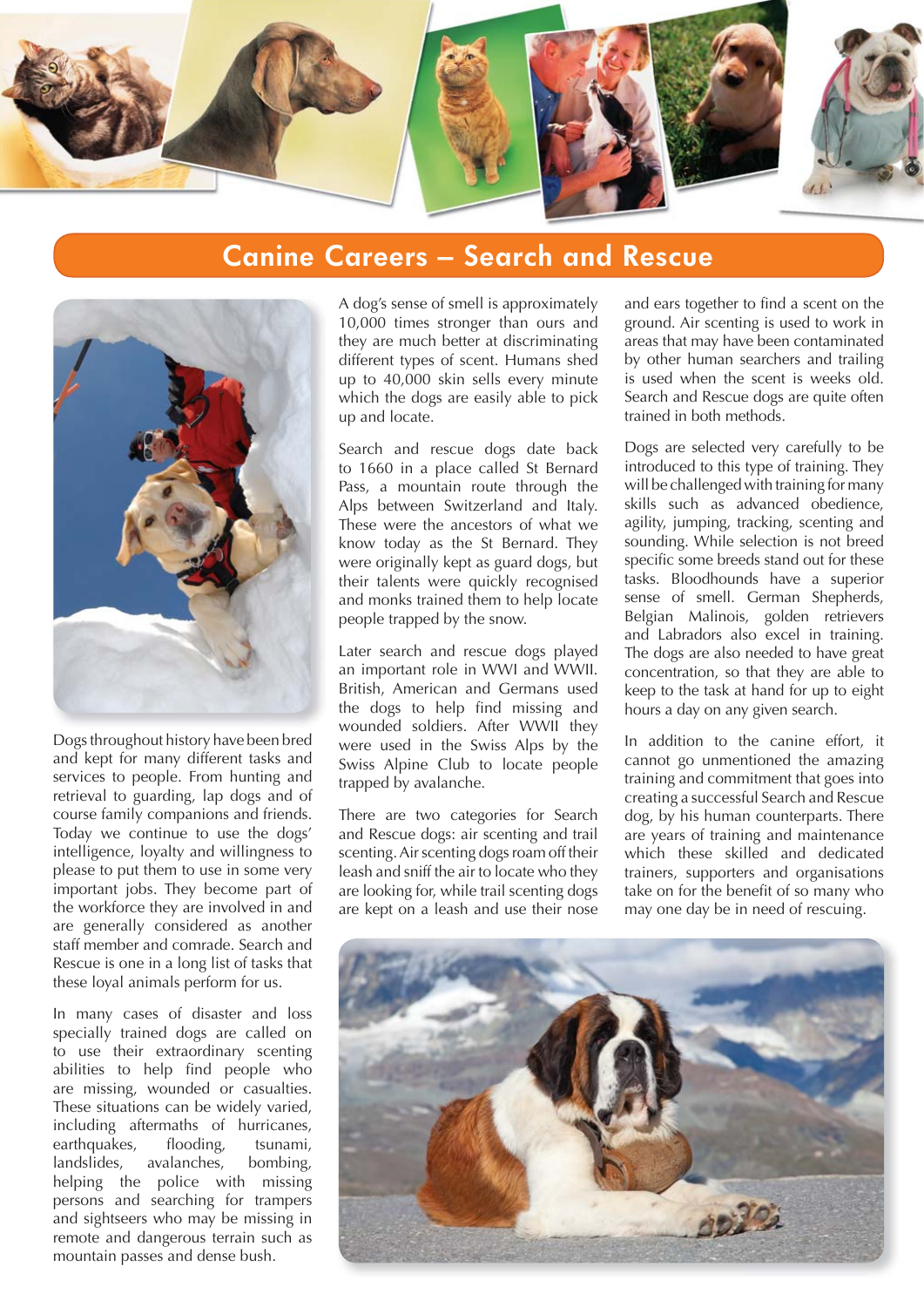

# **Benefits of De-sexing Pets Dogs and Children**

De-sexing is the surgical removal of an animal's reproductive organs (the testes in male, and the ovaries and uterus in female). It is mostly done on animals between 6-8 months of age although the operation can be carried out at any time.

While there are those that disagree with the practice, the majority of dog owners know that de-sexing their companions is one of the first things that should be done in a dog's life. This is, of course, unless you are planning on breeding your dog and have the accommodations and finances necessary to take care of litters of puppies. However, the average dog owner does not plan on breeding their dog. People are becoming new dog owners everyday and many either do not understand why their dog should be de-sexed or believe it is an unnecessary practice done for the owners benefit. The fact is there are many reasons why pet owners should desex their pets. As well as helping to stop pet overpopulation, the following are some of the other benefits associated with de-sexing cats and dogs.

#### **Health**

• Reduced risk of getting cancer or other diseases of the reproductive organs, such as testicular cancer, benign prostatic hyperplasia/disorders in males, and cystic ovaries, ovarian tumours, acute uterine infections and mammary cancer in females, and also o t h e r

diseases such as perianal tumours and perineal hernia.

- Females can suffer from physical and nutritional exhaustion if continually breeding.
- Pets generally live longer and healthier lives.

#### **Behavioural**

- Pets are less prone to wander, fight, and are less likely to get lost or injured.
- Reduces territorial behaviour such as spraying indoors.
- Less likely to suffer from antisocial behaviours. They make better companions.
- Eliminates "heat" cycles in female cats and their efforts to get outside in search for a mate.
- Reduces dogs' urge to "mount" people's legs.

#### **Cost**

**JFUTER!** 

- Reduces the cost to the community of having to care for unwanted puppies and kittens in pounds and shelters.
- No additional food or vet bills for the offspring.
- No need to find homes for unwanted or unexpected litters of puppies or kittens.
- Save money from expensive surgeries from car accidents or fights, which are less likely to occur if your pet doesn't roam around.
	- The registration fee for a de-sexed dog is less than that of non de-sexed dog.

• You and your dog have nothing to lose and everything to gain from d e - s e x i n g your pets. Do yourself and your companion a favour and desex your pets.

Having or being familiar with dogs can be a great experience for children. It is very important, however, to teach them a few tips and ground rules that will make interaction with dogs fun and safe for them. Here are some basic tips to teach your child about when it comes to meeting a dog.

To start with it is a very good idea for a child to learn to always ask before petting a new dog. From there a gentle approach is a good start to a dog/child friendship.

It is good to start by the child holding out their hand and letting the dog sniff it. If the dog comes closer, it is feeling relaxed and interested in some attention. If it doesn't come closer, it may just take a little bit of patience and for the child to wait until the dog is comfortable enough to approach and meet someone new.

It is good when around a dog, the child tries to stay reasonably calm and not rush at the dog or make lots of noise, this could confuse or scare the dog.

When they are petting, it is a good idea that they avoid tapping the dog on the top of the head. They much prefer a rub behind the ear or a stroke on the shoulder or under their chin.

If you have a puppy or dog in your household, it is also very beneficial for them to be introduced to children from early on. It is a good part of social training and positive for them even if they are not going to have children around them a lot of the time.

 1. Ask; 5. Bloodhound; **Across:** 6. Reproductive; 8. Avalanche; 2. St Bernard Pass; **Down:** 3. Cancer; 4. Spring; 7. Cockatoo.

**Answers to this edition's crossword:**